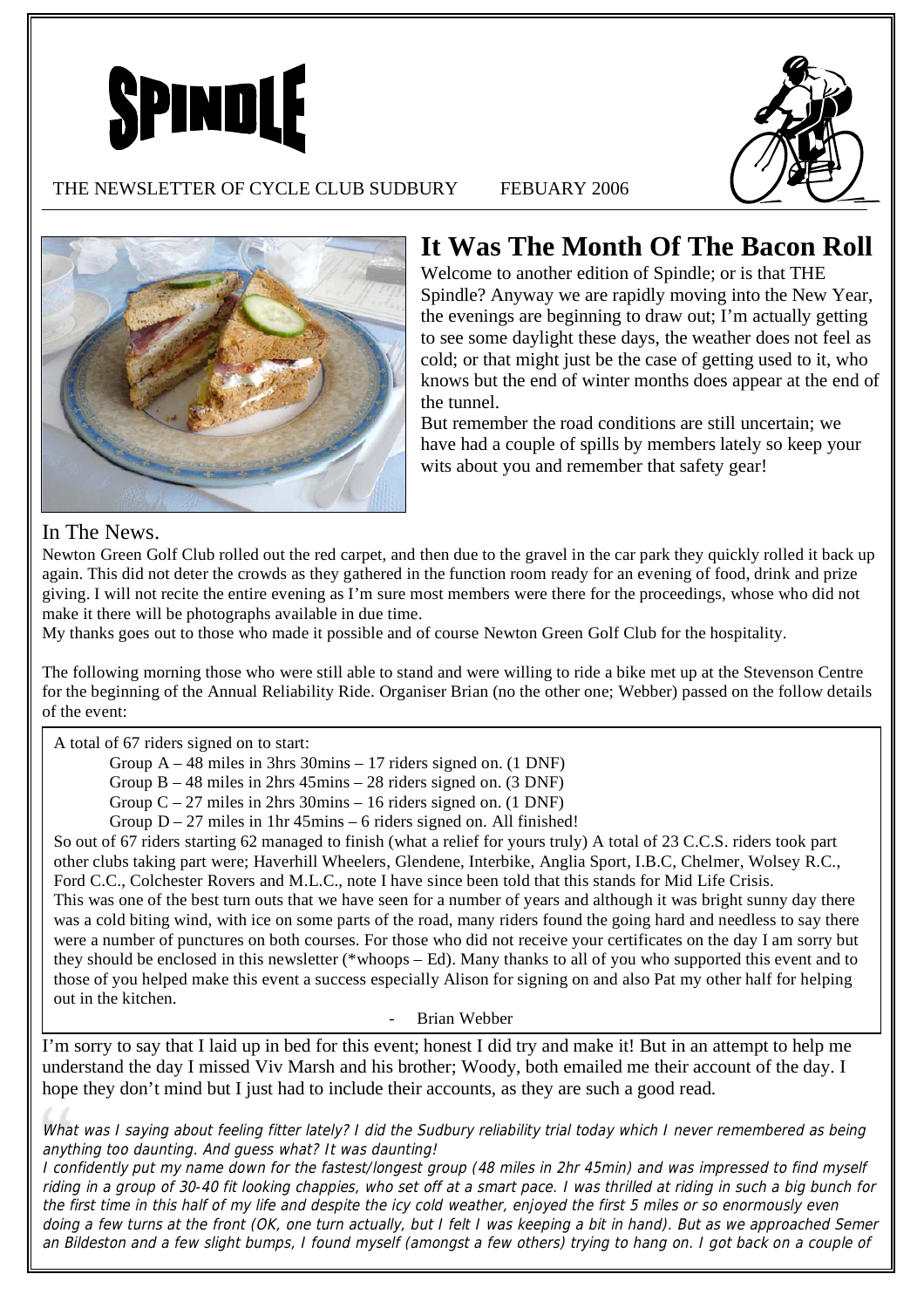



#### THE NEWSLETTER OF CYCLE CLUB SUDBURY FEBUARY 2006

times but on a climb towards Bildeston lost contact and found myself riding alone within 10 miles of the start! I suddenly felt vulnerable and attempted to eat something but found it almost impossible to chew and swallow and breath, all at the same time. I was praying for a puncture so I had an excuse to stop but after a few miles I began to settle down. Just as I was starting to feel that I might at least finish the course I was caught by a club mate who unknown to me had been dropped earlier (unless he'd had a problem - I didn't get to ask him). He was down on his tribars and at his invitation I clawed onto his wheel and felt that together we might maintain a good pace. With a bit of good fortune we might even get back on as the bunch were only just out of sight! Then I got that puncture I had been praying for only a few minutes earlier, which was now most unwelcome. I told my friend to go on as he was looking strong and I could manage the repair myself.

I guess that took me about 10 minutes to repair and as soon as I set off again I cursed myself for not eating something whilst I'd worked - or taking the time to put the wheel in straight - so now it was rubbing on the mudguard. I was now approaching the section of the course that I didn't know so well and managed to miss one turn which cost me a few minutes, by the time I had realised, stopped to look at the map and then retraced my route back to the offending junction (GPS paid for itself here). I rode alone from Hitchin (about 12 miles) until almost back into Lavenham where I caught a rather un-talkative guy who had stopped at some road works. I nodded at him and belched an "alright?" as I sidled up but he just grunted at me, and I soon left him behind. My legs were burning now but this episode made me think that the event was perhaps not an entirely lost cause for me. I continued alone again, until almost back in Waldingfield where some guy came passed me like a train - with my untalkative friend clinging on to his wheel. Miffed, I jumped on too but shortly these two were separated from each other and I found myself riding with my new best friend again, who I Christened "Ugh".

So we rode the last few miles back to Sudbury together sharing the work and doing a good speed despite our obviously flagging condition and lack of conversation. Happily for me though, despite his recuperative rest at the traffic lights, I left him behind coming into Cornard but then realised I had to ride into the empty car park alone

and rather unceremoniously. No whoops of joy or shouts of "well done" from clapping friends and family eagerly awaiting my return. I leant my bike on top of the heap of others and staggered inside to collapse into a very welcome hard plastic chair. The other consolations being an even more welcome, free cup of tea and the fact that I had in fact finished the course 2.5 minutes INSIDE the target time. So in fact, someone was impressed after all - me. On sober reflection (sitting here with a beer) it was a great event, well organised and fantastically supported (must have been nearly a hundred starters!) - a most worthwhile effort, but a bit of an eye opener for me - fat old git with ideas above his meagre abilities! Viv Marsh

### Guess what? I did this too!!!!!!!!!!!!!!!!!!!!!!!!!!!!!!!!!!!!!!

Or rather I did the ladies'/FBs'/ kids'/ old mans' version of it. Oh yes, and I failed to finish - bugger! Unlike Ben & Joe who proudly put their completion certificates on their walls. We turn up and enter the slowest shortest class we could, and line up in our fleeces and school coats with all the highly decorative Lycra clad heroes. Our bald tyred mountain bikes leaning on their cast iron stands, setting something of an example in my opinion. We set off at a blinding pace, followed by one of the organisers who, apparently, was unable to ride this slow and soon passed, sucking me along in the slip stream. I hung with him for nearly 1/2 second, I was quite pleased with that. The "race" soon settled down and I was in a fast bunch led by the superbly attractive lycra clad Lucy very closely followed by Ben, (school coat!) who, I might add, stuck to Lucy all day (good lad). Then Joe, who I soon assessed, had his seat 4 inches too low, then Serena, then me. I was proud to support the ladies and kids by following at the rear, look after them and all that: Fact - I couldn't have gone a lot faster anyway. After 5 miles or so of panting and puffing, mercilessly, Lucy stopped to let us know she had cold feet and Serena was knackered. Hmmmm, it's going to be a long event? Realising we could do nothing about cold feet, not that was suitable for a barren lay by anyway, we pushed on. Despite some funny goings on in the leg muscles department it all seemed a bit less difficult now. We even got within 50 yards of the group ahead of us, couldn't quite hang with 'em, reckon they had just filled up on bacon sarnies, they looked fast to me. Stopped for a break after 12 miles looking forward to a Marathon bar that I had bought especially for just such a moment - and left it in the bedroom draw! Nice one Woody. Still the water was energizing - not. Apparently we had averaged 111/2 miles per hour, which I didn't think was too bad, given the circumstances, if that figure is right. Anyway, we continued at a pace suitable for Serena, me and any other snails that could hang in with us. I couldn't feel the effect of the slip stream of any one behind me? Actually I was quite pleased with how we were doing, Ben & Joe were stars. Ben still stuck to Lucy's back wheel, good lad. Few hills around Semer but we took em all in our stride. Back through Monks Eleigh, blistering pace, hang a left only to find rather less stability from rear of my high speed machine, and a bit more road noise from the balding knobbly tyre. Better stop and have a look, soft tyre! Never mind I can keep going? Nope, this is really getting hard work now. Stop